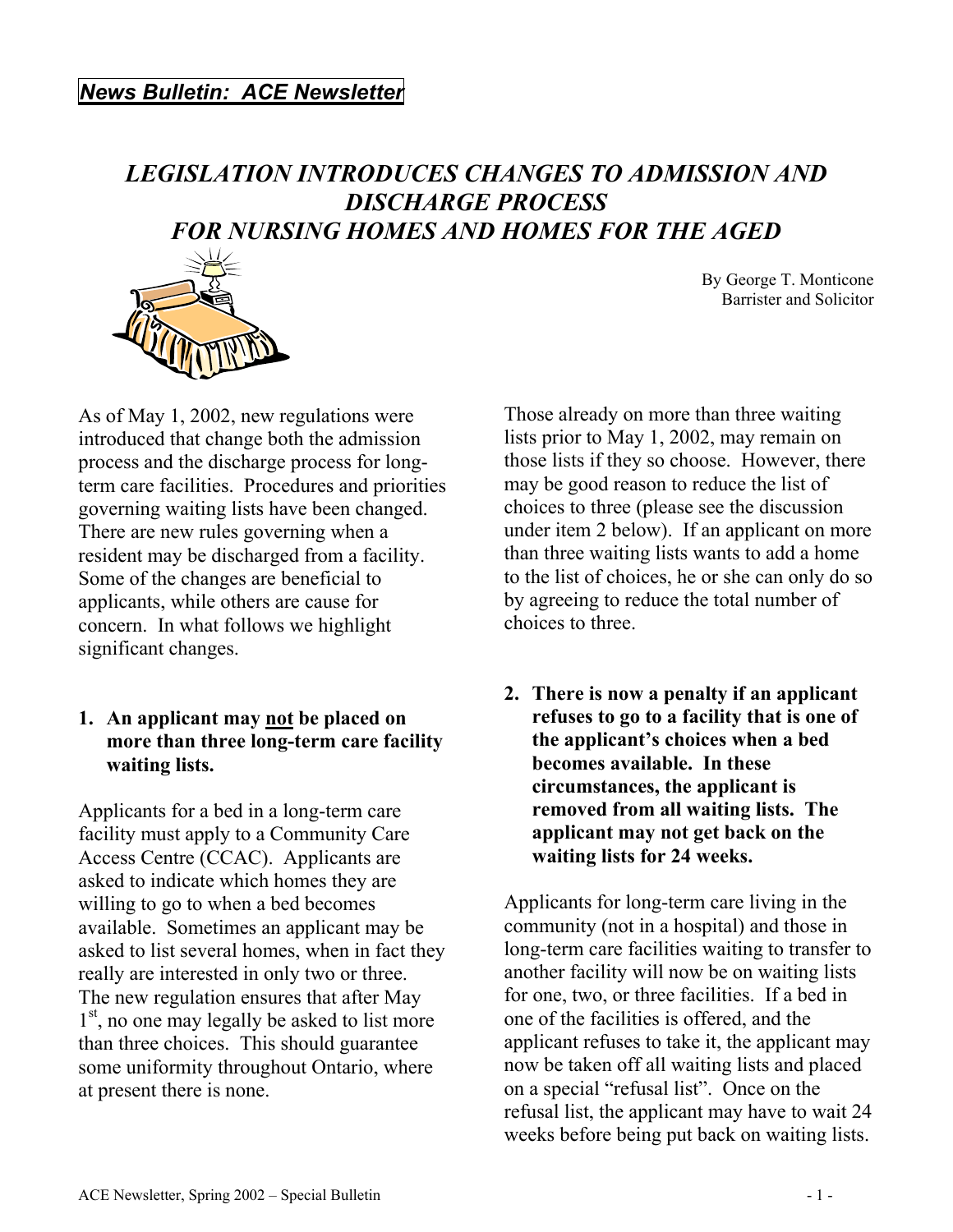There are some important exceptions to this that are discussed below. However, the risk of being placed on the refusal list highlights the importance of making sure that applicants are serious about the facilities they name. A facility should not be named unless the applicant intends to go there if a bed is offered. If there is a change of mind about a facility on an applicant's list, the CCAC should be notified immediately.

An applicant will not be placed on the "refusal list" if they have experienced an injury or suffer from a short-term illness which prevents them from moving into the facility, or the injury or illness would make the move detrimental to their health. These are the only exceptions to being placed on the "refusal list" for refusing to go to one of the wait-listed facilities.

Once on the refusal list, an applicant must wait 24 weeks before being returned to the waiting lists unless "there has been a deterioration in the person's condition or circumstances". The meaning of this phrase is not elaborated upon in the regulations. However, it is clear that there are situations where an applicant can be placed back on the waiting lists even if they have refused one of their original three choices if something in their situation changes.

The "refusal list" penalty does not apply to hospital-based applicants and does not apply to other applicants who refuse an offer prior to May 1, 2002.

#### **3. There is a new Health Assessment Form that replaces the Medical Report. This Form may now be signed by either a registered nurse or a doctor.**

This is one of a number of forms that must be completed in applying for a bed in a longterm care facility. The new Health Assessment Form includes a section for "Diagnosis", one for "History", and one for "Current medications and diet" which includes "Current treatments required", among other items. Under the new regulations, this Form may be completed and signed by a physician or a registered nurse . In contrast, the old Medical Report which it replaces could only be signed by a physician. While there may be no cause for concern in permitting nurse practitioners with special training to complete this Form, there is concern that other registered nurses do not have the expertise to diagnose applicants. Perhaps all that is intended is that registered nurses may fill in the forms after they obtain the relevant information from a physician. If this is what is intended, it should be clarified.

#### **4. Beds may now be held for an applicant for up to 5 days (up from 3 days).**

There are many legitimate reasons why an applicant offered a bed in a facility may not be able to move in immediately. The person helping them may be ill or out of town and not be available to help with the move. This fact has been acknowledged by extending the number of days a bed may be held from three to five.

If an applicant moves in the next day after the offer, they pay only the accommodation rate from the day they move in. If the applicant moves in the second day after the offer, they pay only the accommodation rate from the first day after the offer. If the applicant moves in the  $3<sup>rd</sup>$ ,  $4<sup>th</sup>$ , or  $5<sup>th</sup>$  day after the offer, they pay both the accommodation rate beginning on the first day after the offer, as well as a bed-holding fee (now \$53 per day). The bed-holding fee is for each day the bed is held from the second day after the offer until but not including the day the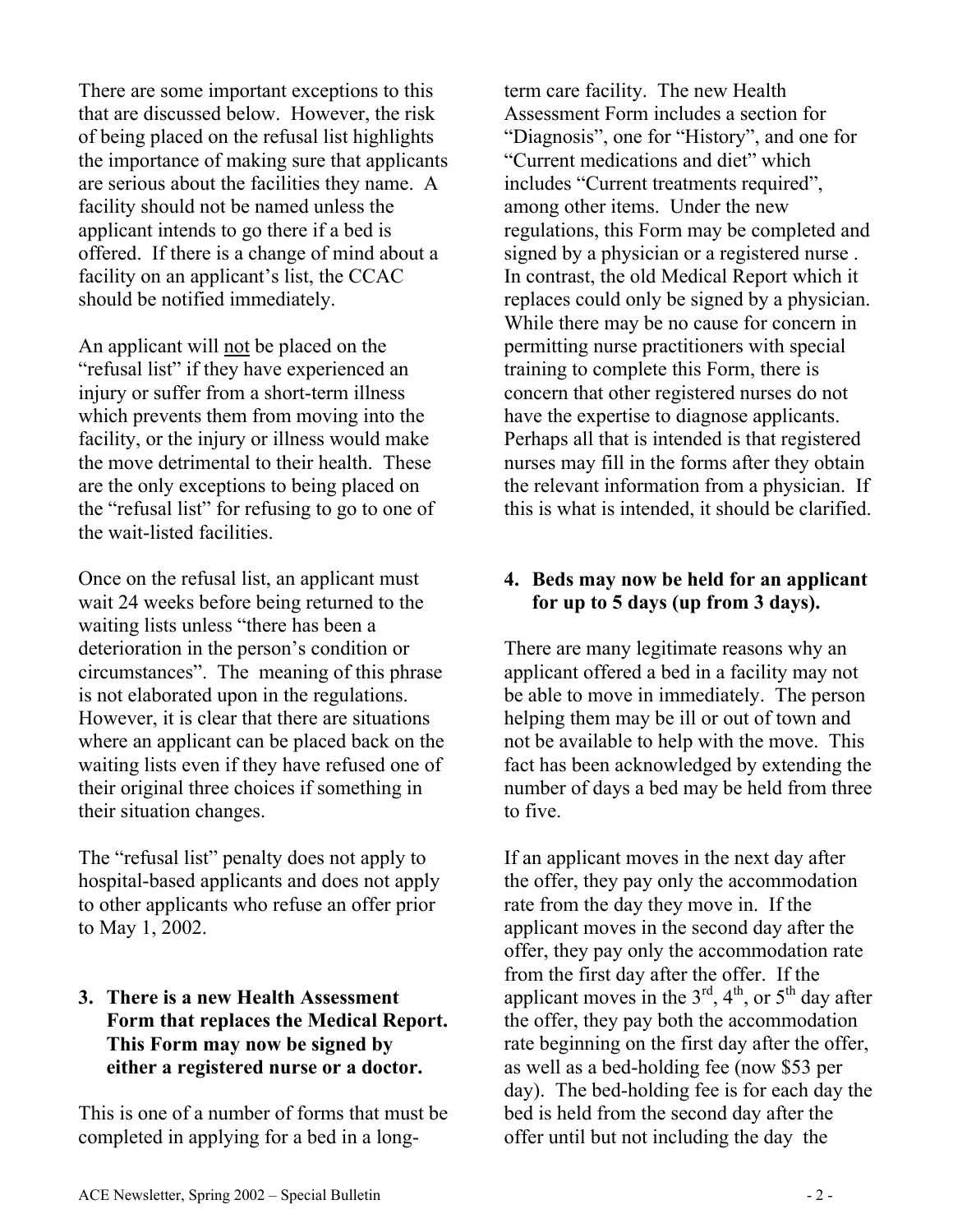applicant moves in. If the applicant does not move in, they pay the accommodation rate for five days and the bed holding fee for four days.

#### **5. There are many new rules as to who on waiting lists has priority.**

There are not only new rules with respect to who has priority, new classifications have been introduced. All applicants already on waiting lists on May  $1<sup>st</sup>$ , will be reclassified according to the new criteria. There are too many technical changes to discuss them all here. However, the intention is to end up with a priority scheme that more nearly matches the applicant's level of need for a long-term care bed with the applicant's position on the waiting list.

### **6. To facilitate the admission process nursing homes and homes for the aged must report all bed vacancies to Community Care Access Centres within 24 hours.**

This requirement ensures that CCACs know about all vacancies immediately in order to more quickly alert people on waiting lists to the availability of a bed. It also makes it very difficult for facilities to subvert the CCAC admission process by making private placement arrangements that the CCAC is unaware of. The law is very clear that all placements must go through the CCAC. The CCAC must both determine who is eligible for long-term care and must authorize all placements.

# **7. Community Care Access Centres must** the resident. **now inform all applicants about**

CCACs now have an obligation to inform all applicants about retirement homes and other alternatives such as supportive housing. While this information may be of value to someone who is not sure whether they want to enter a long-term care facility or not, it should not be used to persuade a person who is eligible for long-term care that they go elsewhere. Retirement homes are not longterm care facilities. There are significant differences between the two types of facilities and CCACs should make applicants aware of these differences.

Cost is one of the main differences. Many cannot afford a retirement home if they need to also pay for extra care. When CCACs gather information from an applicant for long-term care, they are not entitled to financial information since long-term care placement has nothing to do with the applicant's financial position. However, CCACs may come to realize that an applicant is low income or that they are financially well off. Such information should not be used as the basis for persuading an applicant to go to a retirement home instead of a long-term care facility, if the applicant is eligible for long-term care. To do so is to create a two-tier health care system.

Applicants must also be told that with retirement homes everything is a matter of contract. Unlike long-term care facilities, the home does not assume responsibility for meeting changing care needs by accepting an applicant. If health care needs increase, the tenant will likely have to pay more for services. On the other hand, long-term care facilities are under a legal obligation to meet changing care needs at no additional cost to

**retirement homes and other services.** Applicants must also be told that those who live in retirement homes are tenants, with all